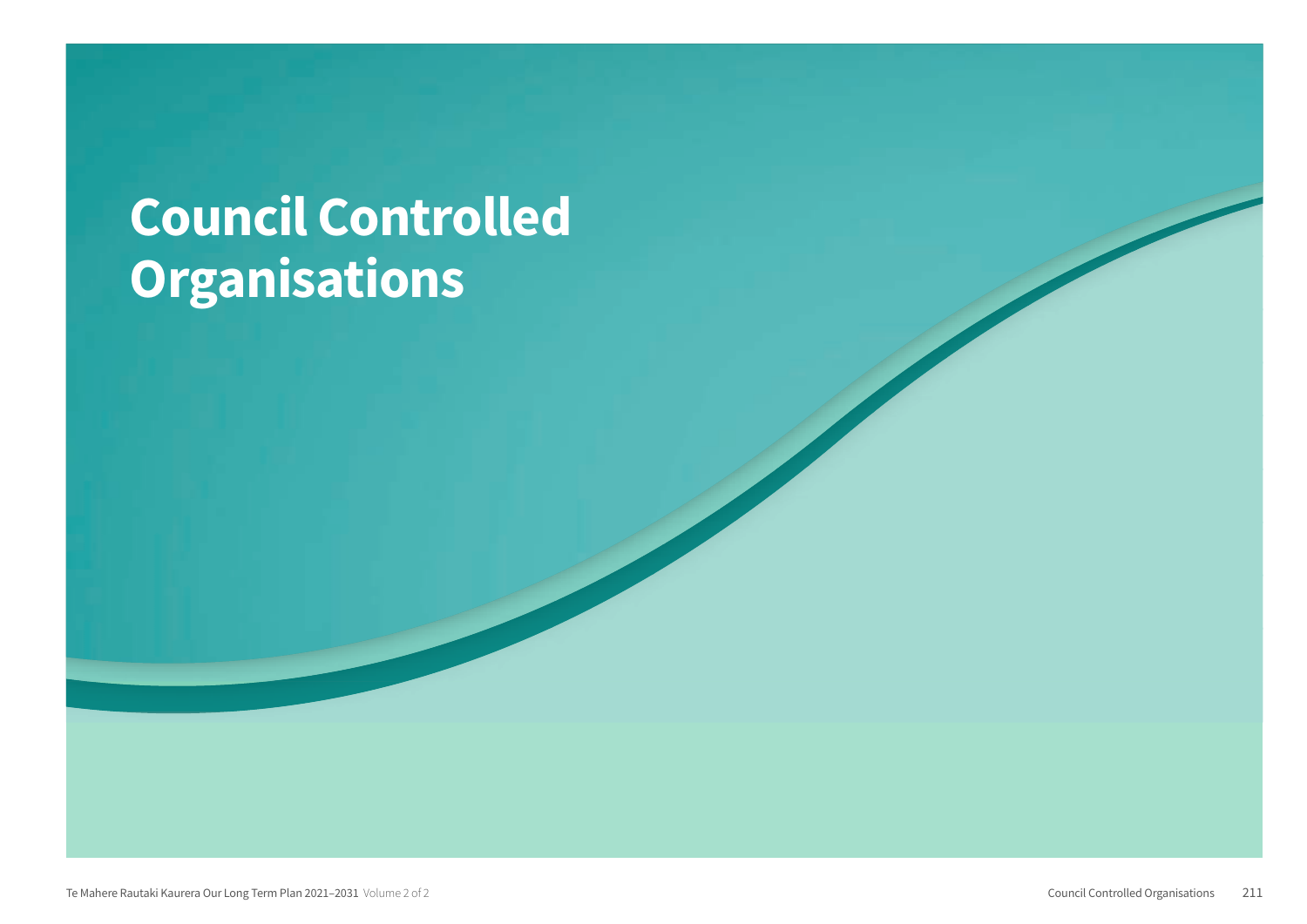# Christchurch City Holdings Ltd

### www.cchl.co.nz

Christchurch City Holdings Ltd (CCHL) is a CCTO and the wholly owned investment arm of Council. CCHL holds shares in various trading companies and monitors these companies and their subsidiaries on behalf of the Council.

### Subsidiary companies

- Orion New Zealand Ltd (89.3%)
- Lyttelton Port Company Ltd
- Christchurch International Airport Ltd (75%)
- City Care Ltd
- Enable Services Ltd
- EcoCentral Ltd
- RBL Property Ltd
- Development Christchurch Ltd

### Nature and scope of activities

CCHL's mission is to support the future growth of Christchurch by investing in key infrastructure assets that are commercially viable and environmentally and socially sustainable.

The company's core role is to monitor the Council's existing investments, which largely service the region's existing infrastructure needs. The general objective of the CCHL investments is to deliver strong financial returns and dividends to the Council. CCHL seeks to encourage and facilitate the subsidiary and associated companies to increase shareholder value and regional prosperity through growth, investment and dividend payments.

# Policies and objectives relating to ownership and control

This company was established to group the Council's interests in its trading activities under one umbrella, and to provide an interface between the Council and the commercial activities of its CCTOs.

### Key performance targets

CCHL annually agrees its key financial and non-financial performance indicators with its shareholder the Council. These indicators are recorded in CCHL's Statement of Intent, (SOI).



CCHL monitors the performance of its subsidiaries throughout the year against the performance targets that have been agreed.

A summary of the key performance and financial performance targets from the 2021/22 Statement of Intent is provided below. More detail can be obtained from CCHL's Statement of Intent on the company's website.

#### **Performance targets**

- The CCHL group uses the Te Whariki platform in at least four projects to explore, test, pilot, trial or implement new technologies or innovative work practices across the group.
- The process followed for each appointment to a subsidiary company board is transparent, fully documented and in line with approved policies and procedures.
- CCHL will actively promote and report on board diversity as part of its appointments process.
- CCHL will aim to increase diversity on its boards and report on progress as part of annual reporting to the shareholder.
- CCHL group will publish independently verified annual GHG emission footprints alongside science-based reduction targets and timeframes for each subsidiary. This will provide the basis of a group-wide reduction target to be set by 31 December 2021.
- CCHL will prepare a GHG emissions reduction management plan including a timeline to achieve a group target of net zero GHG emissions.
- CCHL will develop an integrated reporting framework over the next three years.

|                                              | 2022<br>\$ million | 2023<br>\$ million | 2024<br><b><i>S</i></b> million |
|----------------------------------------------|--------------------|--------------------|---------------------------------|
| Net profit after tax                         | 65.0               | 83.0               | 98.0                            |
| Ordinary dividend                            | 16.1               | 32.4               | 50.7                            |
| <b>Ratios</b><br>Shareholders' funds / total |                    |                    |                                 |
| assets                                       | 41%                | 41%                | 41%                             |
| Net debt / net debt plus equity              | 52%                | 52%                | 51%                             |
| Return on average equity                     | 3.4%               | $4.2\%$            | 4.8%                            |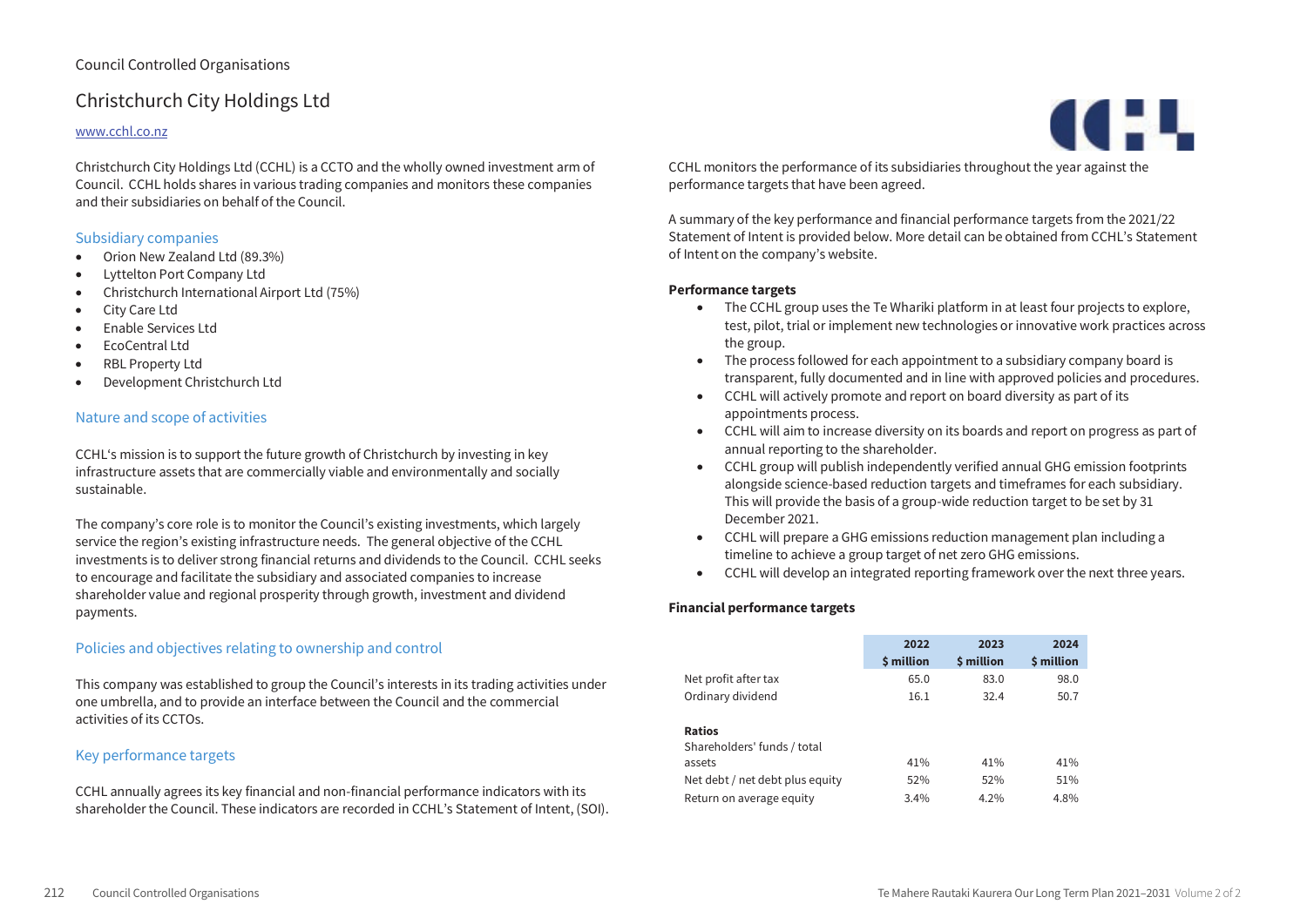# Orion New Zealand Ltd

#### www.oriongroup.co.nz

Orion is an energy network management company in which Council has an 89.3% shareholding through CCHL (the remaining 10.7% is owned by Selwyn District Council). Orion owns Connectics Ltd, an electrical contracting service provider to utility network operators, local authorities, developers and commercial/industrial customers.

### Subsidiary companies

#### Subsidiary companies

 Connetics Ltd – Orion owns 100 per cent of the electrical contracting business Connetics Ltd. Connetics is a contracting service provider to utility network operators, local authorities, developers and commercial/industrial customers.

## Nature and scope of activities

Orion owns and operates one of the largest electricity distribution networks in New Zealand. The network covers 8,000 square kilometres in central Canterbury between the Waimakariri and Rakaia rivers and from the Canterbury coast to Arthur's Pass.

Orion's network delivers electricity to around 207,500 homes and businesses, and is New Zealand's third largest electricity distribution business in terms of line revenue, asset size and system length (km).

## Policies and objectives relating to ownership and control

Orion is considered a regional strategic asset, operating in a commercial manner and in a way that benefits the region as a whole. The company is regulated under the Electricity Act 1992.

Through the Statement of Intent, (SOI) the Council establishes broad parameters reflecting the public nature of Orion without inhibiting proper commercial management. To continue to do this the Council has a policy of maintaining a controlling interest in this company.

### Key performance targets

Orion annually agrees its key financial and non-financial performance indicators with its shareholder CCHL.



A summary of the key performance and financial performance targets from the 2021/22 Statement of Intent is provided below. More detail can be obtained from Orion's Statement of Intent on the company's website

#### **Performance targets**

- Duration of supply interruptions in minutes per connected customer to not exceed 124.39 minutes (SAIDI).
- Number of supply interruptions per connected customer to not exceed 1.1832 (SAIFI).

SAIDI and SAIFI measures are international industry standards which enable assessment of network performance.

The targets are consistent with the Commerce Commission's network reliability limits for Orion for the year, pursuant to Orion's default price-quality path (DPP).

|                                        | 2022       | 2023       | 2024       |
|----------------------------------------|------------|------------|------------|
|                                        | \$ million | \$ million | \$ million |
| Network delivery revenue               | 227.6      | 230.1      | 233.2      |
| Profit after tax (\$ million)          | 25.1       | 24.1       | 23.4       |
| Fully imputed dividends (\$ million)   | 31.0       | 32.0       | 25.0       |
|                                        |            |            |            |
| <b>Ratios</b>                          |            |            |            |
| Profit after tax to average equity (%) | $3.7\%$    | $3.6\%$    | 3.6%       |
| Debt to debt plus equity (%)           | 38%        | 41%        | 44%        |
| Equity to total assets (%)             | 51%        | 49%        | 47%        |
|                                        |            |            |            |
| Network reliability (urban)            |            |            |            |
| SAIDI (duration of supply              |            |            |            |
| interruptions in minutes per           |            |            |            |
| year                                   |            |            |            |
| per connected customer)                | 124.39     | 124.39     | 124.39     |
|                                        |            |            |            |
| SAIFI (number of supply                |            |            |            |
| interruptions per year per             |            |            |            |
| connected customer)                    | 1.1832     | 1.1832     | 1.1832     |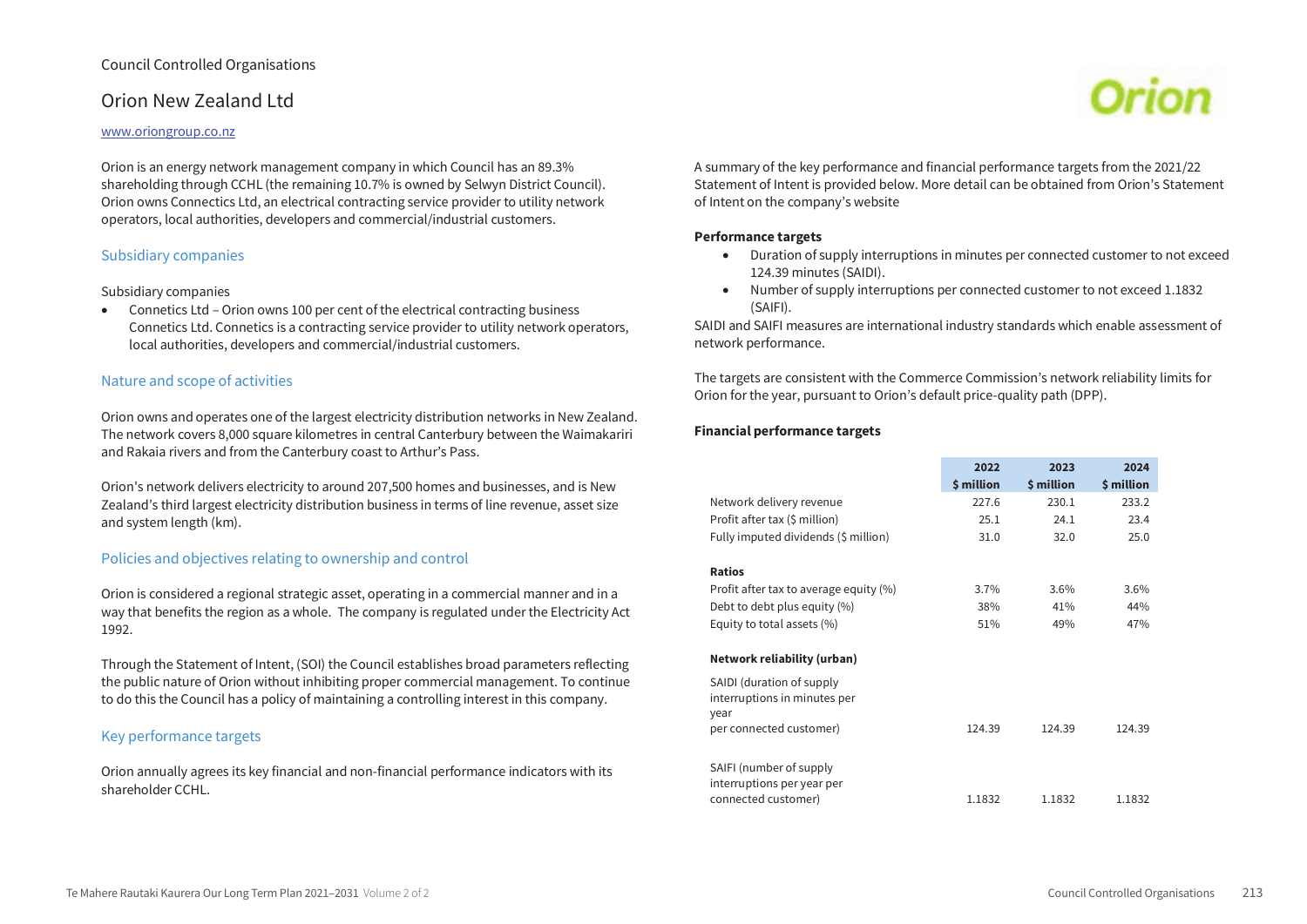# Lyttelton Port Company Ltd

### www.lpc.co.nz

Lyttelton Port Company Ltd (LPC) operates under the Port Companies Act 1988. As a fully owned subsidiary of CCHL, it manages the Port assets, including land and facilities on a commercial basis.

Lyttelton Port is the South Island's largest port by volume and the third largest container port in New Zealand. It provides a vital link to international trade routes and plays a key role in the global transport network.

# Nature and scope of activities

LPC is involved in providing land, facilities, plant and labour for the receiving, delivery, stockpiling, stacking and shipping of a wide range of products; the ownership of land and facilities necessary to maintain LPC's commercial assets; and the provision of facilities associated with the repair and servicing of vessels.

# Policies and objectives relating to ownership and control

LPC is recognised as a Strategic Council Asset, operating in a commercial manner in a way that benefits the region as a whole.

Through the Statement of Intent, (SOI), the Council establishes broad parameters reflecting the public nature of this company without inhibiting proper commercial management.



# Key performance targets

LPC annually agrees its key financial and non-financial performance indicators with its shareholder and these targets are reflected in its SOI.

A summary of the key performance and financial performance targets from the 2021/22 Statement of Intent is provided below. More detail can be obtained from LPC's Statement of Intent on the company's website

#### **Performance targets**

- Total recordable injury frequency rate less than 5.4
- Ship rate (TEU per hour per ship) no less than 65 each year
- Coal load out rate (tonnes per day) no less than 25,000 tonnes per day
- Net zero carbon emissions by 2050 for direct emissions (fuel), indirect emissions (electricity) and other indirect emissions (waste, air travel, freight).

|                                     | 2022<br>\$ million | 2023<br>\$ million | 2024<br>\$ million |
|-------------------------------------|--------------------|--------------------|--------------------|
| Revenue                             | 156.0              | 166.0              | 184.0              |
| Net profit after tax                | 17.0               | 18.0               | 25.0               |
| <b>Dividends</b>                    | 10.0               | 10.0               | 12.0               |
| <b>Ratios</b>                       |                    |                    |                    |
| Interest cover ratio                | 12.0               | 5.0                | 6.0                |
| Shareholders' funds to total assets | 62%                | 59%                | 62%                |
| <b>Other measures</b>               |                    |                    |                    |
| Ship rate                           | 65                 | 65                 | 65                 |
| Coal load out rate (tonnes per day) | 25,000             | 25,000             | 25,000             |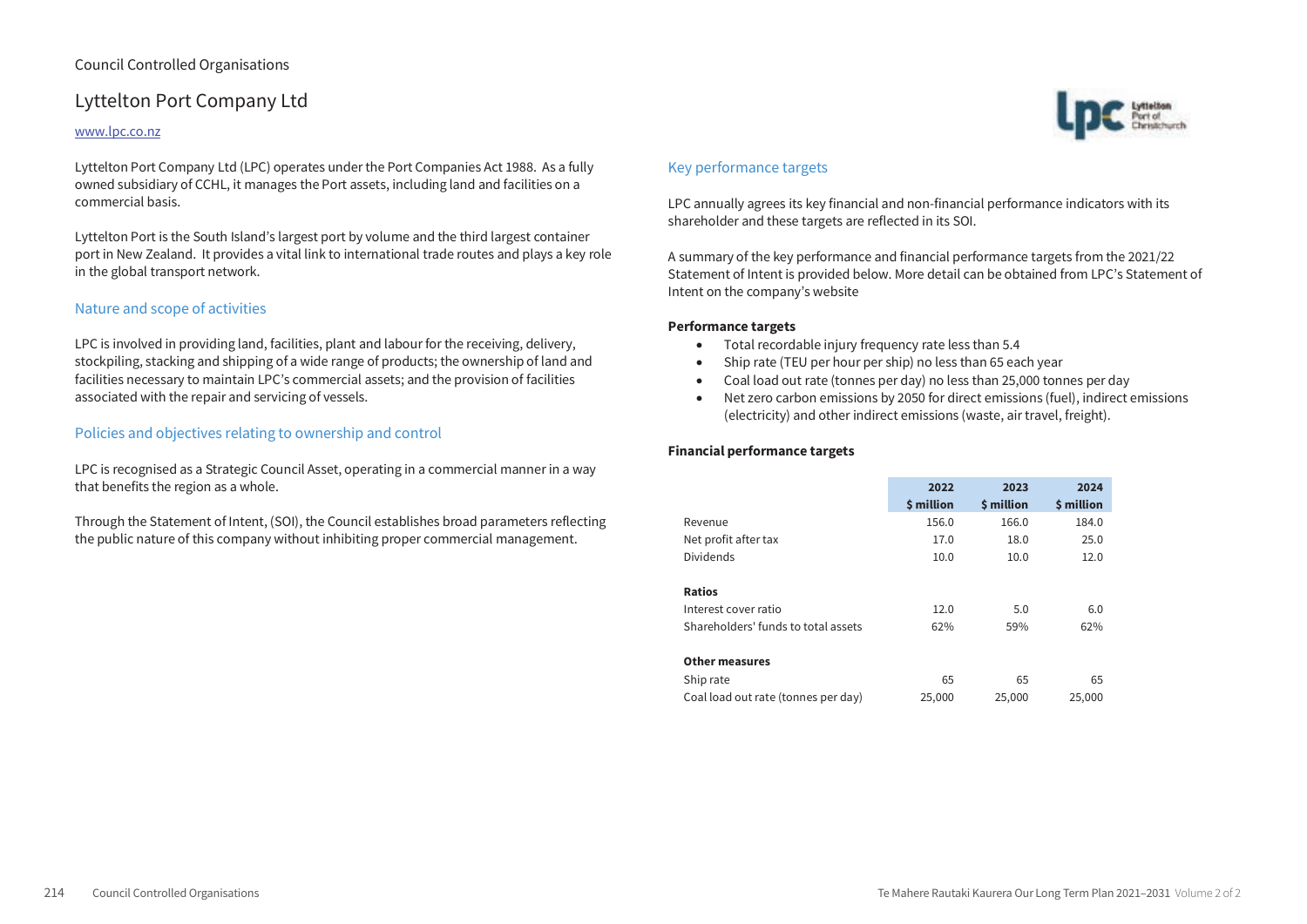# Christchurch International Airport Ltd

### www.christchurch-airport.co.nz

Christchurch International Airport Ltd (CIAL) is a CCTO and is jointly owned by CCHL (75 per cent) and the Crown (25 per cent). The primary activity of the company is to own and operate the Christchurch International Airport efficiently and on sound business principles.

# Nature and scope of activities

The company operates the airport for the benefit of commercial and non-commercial aviation users, and in accordance with its aerodrome licence. The airport is located 10 kilometres northwest of Christchurch city centre, on the western city development edge and is a critical piece of national and regional infrastructure.

As the gateway for Christchurch and the South Island, the airport is New Zealand's second largest airport based on passenger numbers and the busiest and most strategic air connection for the South Island trade and tourism markets.

CIAL is responsible for the efficient and safe operation of the airport, while aiming to provide the airport's diversity of users with modern, appropriate and efficient facilities and services.

In addition to its primary business of serving the aviation industry and its customers, the company actively markets Christchurch, Canterbury and the South Island as a major destination for overseas visitors, and delivers airport land for retail, commercial and freight logistics' businesses.

# Policies and objectives relating to ownership and control

CIAL is recognised as Strategic Council Asset, operating in a commercial manner in a way that benefits the region as a whole.

Through the Statement of Intent process, the Council establishes broad parameters to reflect the local and central government ownership of this company without inhibiting its independent commercial management. Key performance targets

CIAL annually agrees its key financial and non-financial performance indicators with its shareholders CCHL and the Crown.



A summary of the key performance and financial performance targets from the 2021/22 Statement of Intent is provided below. More detail can be obtained from CIAL's Statement of Intent on the company's website

### **Performance targets**

- Year on year increases in domestic and international passengers through the airport.
- Maintain health, safety and wellbeing score above 85% in the annual culture and engagement survey.
- To be net zero by 2030

|                            | 2022       | 2023       | 2024       |
|----------------------------|------------|------------|------------|
|                            | \$ million | \$ million | \$ million |
| Revenue                    | 166.5      | 188.9      | 213.3      |
| <b>EBITDAF</b>             | 96.1       | 116        | 135.5      |
| Net Profit After Tax       | 20.2       | 33         | 45.9       |
| <b>Dividends</b>           | 18.2       | 29.5       | 41.3       |
|                            |            |            |            |
| <b>Ratios</b>              |            |            |            |
| EBITDAF as % of Revenue    | 57.1%      | 61.0%      | 63.2%      |
| Return on Invested Capital | 3.1%       | 4.1%       | 5.2%       |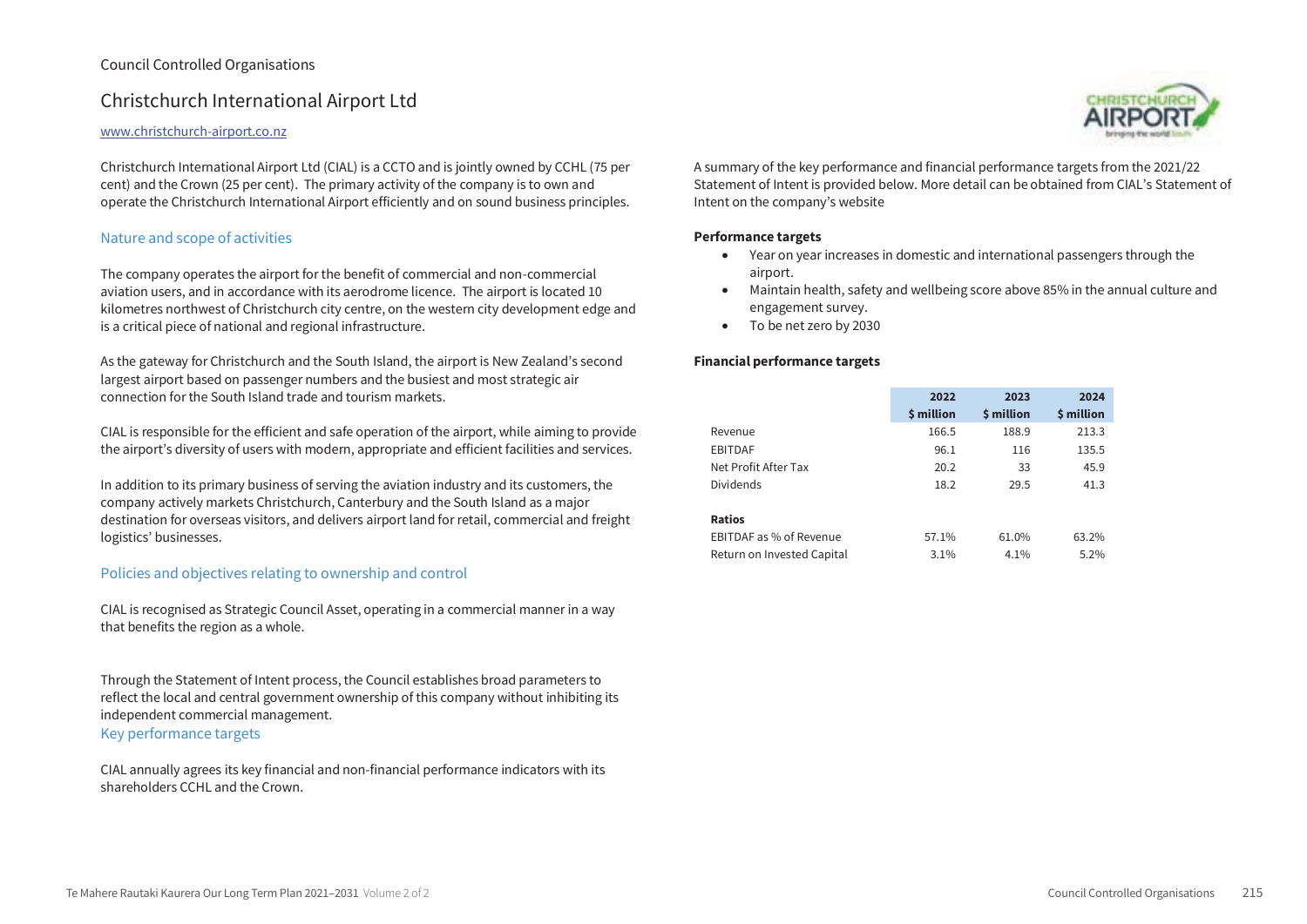# City Care Ltd

#### www.citycare.co.nz

City Care Ltd (CCL) is a CCTO, wholly owned by CCHL. City Care has a 75 per cent ownership stake in Apex Environmental Ltd.

# Subsidiary and associate entities

Apex Environmental Ltd – designing, building, installing and commissioning water and wastewater treatment plants for the food and beverage, dairy, textiles, winery and municipal sectors. City Care owns 57.16 per cent of Apex Environment Ltd.

# Nature and scope of activities

CCL is in the business of constructing, maintaining and managing infrastructure and property assets. The company's main service offerings are:

- Citycare Water –construction and maintenance for water, wastewater and stormwater networks, with a focus on smarter management and optimisation of water sector infrastructure assets.
- Citycare Property encompassing end-to-end construction and maintenance of public and private building and greenspace facilities.
- Citycare Civil focusing on national construction and maintenance opportunities in roading, landscapes and subdivisions.

## Policies and objectives relating to ownership and control

The Council, through CCHL, is the sole shareholder of this company. The company has an important role in the City as a contractor servicing assets of a public nature. Through the negotiation of an annual Statement of Intent, (SOI) the Council establishes broad parameters for City Care's scope and nature of operations without inhibiting its commercial management.

# Key performance targets

City Care annually agrees its key financial and non-financial performance indicators with its shareholder, CCHL.

Citycare

Section 59 of the Local Government Act 2002 sets out the principal objective of CCOs. These objectives underpin CCL's strategic direction and business plans, including the achievement of shareholders' commercial and non-commercial objectives and operating in accordance with sound business practice.

A summary of the key performance and financial performance targets from the 2021/22 Statement of Intent is provided below. More detail can be obtained from Citycare's Statement of Intent on the company's website.

### **Performance targets**

- Less than 10 incidents requiring notification to WorkSafe.
- Less than 1 WorkSafe investigation.
- 100% of new (non-operational) passenger vehicles purchased or leased to be hybrid or EV subject to vehicle availability.
- Annual reduction of company-wide greenhouse gas emissions normalised against annual turnover to reach 2030 goals.
- $\bullet$  Identify two new products or technologies to bring to market.

|                                     | 2022       | 2023                    | 2024       |
|-------------------------------------|------------|-------------------------|------------|
|                                     | \$ million | <b><i>S</i></b> million | \$ million |
| Revenue                             | 307.90     | 321.00                  | 330.60     |
| Net Profit After Tax                | 6.40       | 7.10                    | 7.70       |
| Dividends declared                  | 3.21       | 3.60                    | 3.90       |
| <b>Ratios</b>                       |            |                         |            |
| Return on Invested Capital          | 13.8%      | 13.9%                   | 14.1%      |
| Shareholders' funds to total assets | 52.0%      | 51.0%                   | 52.0%      |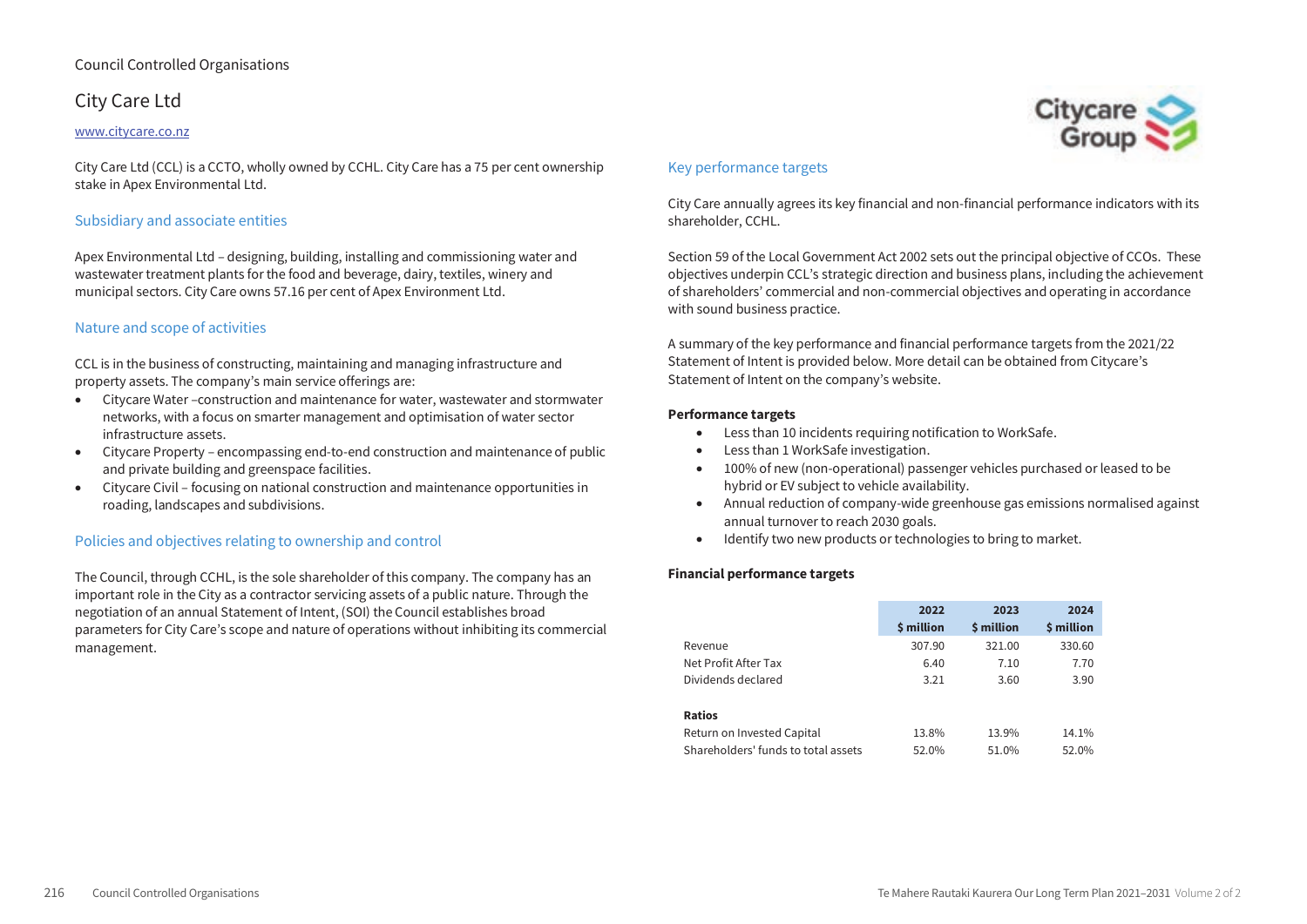# Enable Services Ltd

### www.enable.net.nz

Enable Services Ltd (ESL) is a CCTO, wholly owned by CCHL and trading as Enable Networks.

### Subsidiary companies and associates

#### Enable Networks Limited

### Nature and scope of activities

ESL built and now operates a fibre optic network for greater Christchurch. It provides fibre broadband wholesale services to retail service providers on the UFB network.

The UFB network extends across greater Christchurch and to a number of towns in the Waimakariri and Selwyn Districts. ESL has around 130,000 connections that are expected to grow to 160,000 by 2024.

### Policies and objectives relating to ownership and control

ESL is considered a regional asset and as such the Council wants it to be operated in a commercial manner, but also in a way that benefits the region as a whole.

Through the Statement of Intent, (SOI), the Council establishes broad parameters reflecting the public nature of this company without inhibiting proper commercial management. To continue to do this the Council has a policy of maintaining a controlling interest in this company.

# Key performance targets

As a contractor in building and operating the UFB network in the greater Christchurch area and an investor in ENL (which owns that UFB network), Enable's objectives and achievement of performance outcomes cover a thirty year period and for which the following key strategies have been set:

- Build a world class ultra-fast broadband network at whole of life economic cost levels.
- Deliver operational excellence maximising the customer experience.
- Deliver appropriate investment returns by maximising uptake and achieving optimum operating efficiency levels.

ESL annually agrees its key financial and non-financial performance indicators with its shareholder, CCHL.

A summary of the key performance and financial performance targets from the 2021/22 Statement of Intent is provided below. More detail can be obtained from Enable's Statement of Intent on the company's website

#### **Performance targets**

- Grow connections to 144,100 connections (cumulative).
- Maintain achievement of the operational service level agreement greater than 95 percent.
- Maintain total network availability of greater than 99.97 percent.
- Maintain total recordable injuries frequency rate/million hours to within 3.
- Nil serious harm incidents.
- Reduce direct and indirect emissions by 17 percent.

|                                     | 2022<br>\$ million | 2023<br>\$ million | 2024<br>\$ million |
|-------------------------------------|--------------------|--------------------|--------------------|
| Revenue                             | 90.2               | 98.9               | 105.9              |
| Net Profit/(loss) After Tax         | 21.6               | 26.1               | 27.8               |
| <b>Dividends</b>                    | 20.0               | 25.0               | 28.0               |
| <b>Other measures</b>               |                    |                    |                    |
| Number of connections (cumulative)  | 144,100            | 153,384            | 160,252            |
| Shareholders' funds to total assets | 45.0%              | 45.0%              | 44.3%              |

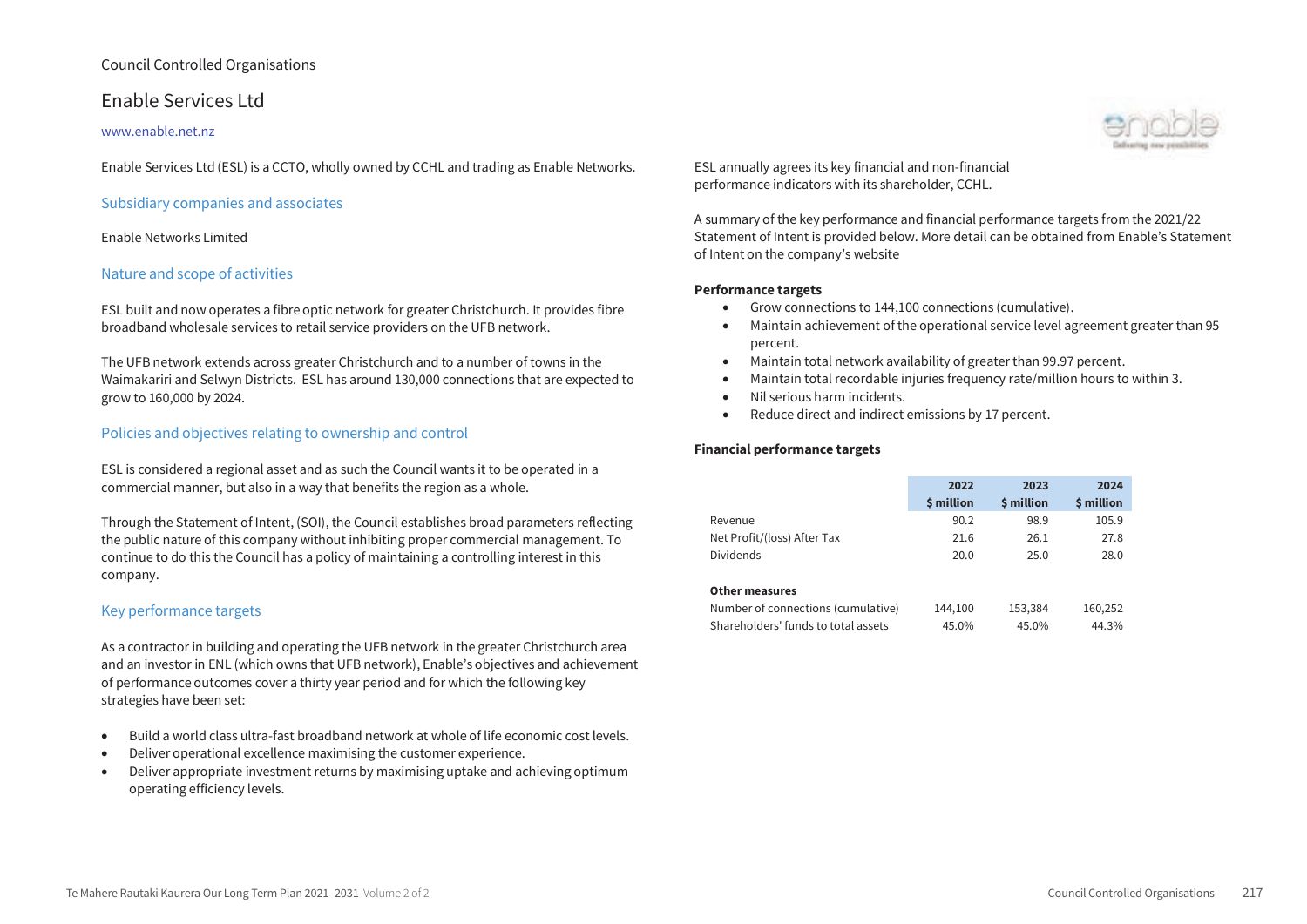# EcoCentral Ltd

# www.ecocentral.co.nz

EcoCentral is a CCTO, 100 per cent owned by CCHL.

EcoCentral oversees the processing of household and commercial refuse and the automated sorting of recycling throughout the Canterbury region.

The company is committed to reducing the amount of waste going to landfill and finding ways to ensure Christchurch is a leader in recycling.

# Nature and scope of Activities

# EcoCentral manages:

- EcoSort, a large facility that receives all the 'Yellow Bin' recycling from Christchurch and surrounding areas where it is automatically sorted, baled and sold as reclaimed material. Material is sold as reclaimed material in New Zealand or overseas.
- EcoDrop, three transfer stations that manage the City's recycling and refuse for both domestic and commercial waste. Each station has a recycling centre, household hazardous waste drop off area and a refuse area for general waste, green waste and hardfill.
- EcoShop, on Blenheim Road; the retail outlet for the recycled goods rescued from the EcoDrop transfer stations, thereby diverting material from landfill.

# Policies and objectives relating to ownership and control

The company has an important role in the city as a quality handler and processor of recycled material. Through the negotiation of an annual Statement of Intent, (SOI) the Council, via its 100 per cent ownership of CCHL, establishes broad parameters for this company without inhibiting proper commercial management.

# Key performance targets

EcoCentral annually agrees its key financial and non-financial performance indicators with its shareholder, CCHL.

A summary of the key performance and financial performance targets from the 2021/22 Statement of Intent is provided below. More detail can be obtained from EcoCentral's Statement of Intent on the company's website

# **Performance targets**

- EcoSort No more than 11% of total waste received.
- EcoDrop Divert at least 75,000 tonnes from landfill.
- EcoShop Customers sales 120,000 per annum.
- EcoShop At least 8,000 resource recovery tonnes diverted from landfill.
- Remedy and close out corrective actions: >90% within 8 weeks of initiation.
- Reduced kilowatt hours per tonne.
- Reduction in carbon footprint from FY2018/19.

|                                     | 2022       | 2023       | 2024       |
|-------------------------------------|------------|------------|------------|
|                                     | \$ million | \$ million | \$ million |
| Revenue                             | 38.5       | 39.2       | 39.6       |
| Net profit after tax                | 1.06       | 1.06       | 1.02       |
| Shareholders' funds to total assets | 57.6%      | 59.2%      | 60.7%      |
| <b>Dividends</b>                    | 0.25       | 0.25       | 0.25       |

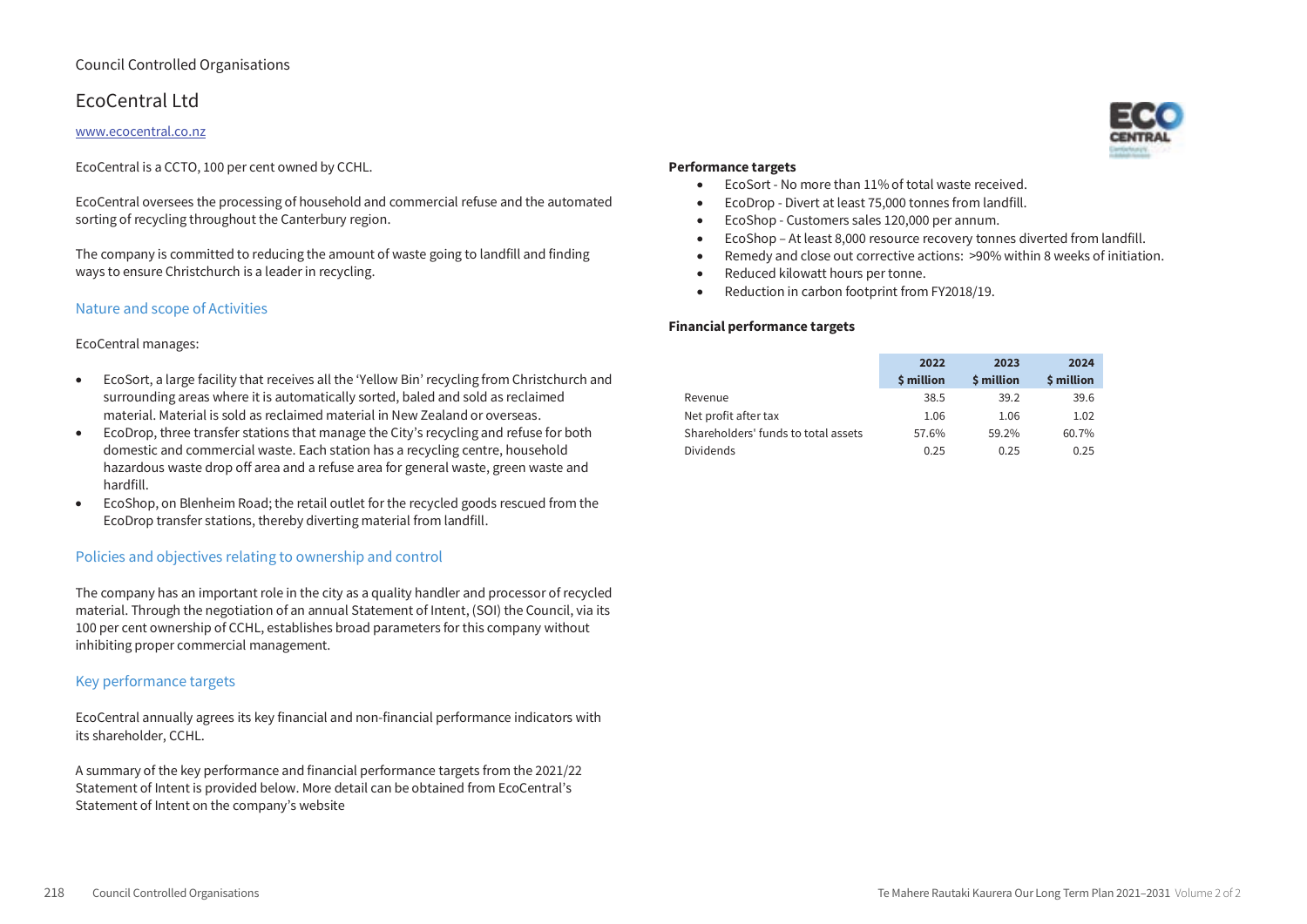# RBL Property Ltd (formerly Red Bus Limited)

RBL Property Ltd (RBL) is a CCTO, wholly owned by CCHL. The bus operating business was sold as at December 2020, following the loss of contracts in the 2019/20 Environment Canterbury tender. RBL's remaining productive asset is land at Ferry Road. Surplus buses are in the process of being divested.

# Nature and scope of activities

RBL provides land ownership and management activities.

# Policies and objectives relating to ownership and control

Section 59 of the Local Government Act 2002 sets out the principal objective of CCOs. These objectives underpin RBL's strategic direction and business plans, including the achievement of shareholders' commercial and non-commercial objectives and operating in accordance with sound business practice.

The Council, through CCHL, is the sole shareholder of this company. Through the negotiation of an annual Statement of Intent, (SOI) the Council establishes broad parameters for this company without inhibiting proper commercial management.

# Key performance targets

RBL Property Ltd annually agrees its key financial and non-financial performance indicators with its shareholder, CCHL.

A summary of the key performance and financial performance targets from the 2021/22 Statement of Intent is provided below. More detail can be obtained from RBL Property's Statement of Intent on the company's website

### **Performance targets**

Site environmental management maintained to acceptable standard.

|                                      | 2022       | 2023       | 2024       |
|--------------------------------------|------------|------------|------------|
|                                      | \$ million | \$ million | \$ million |
| Net profit after tax                 | 0.400      | 0.006      | 0.006      |
| Ratio<br>Shareholders funds to total |            |            |            |
| assets                               | 88%        | 88%        | 88%        |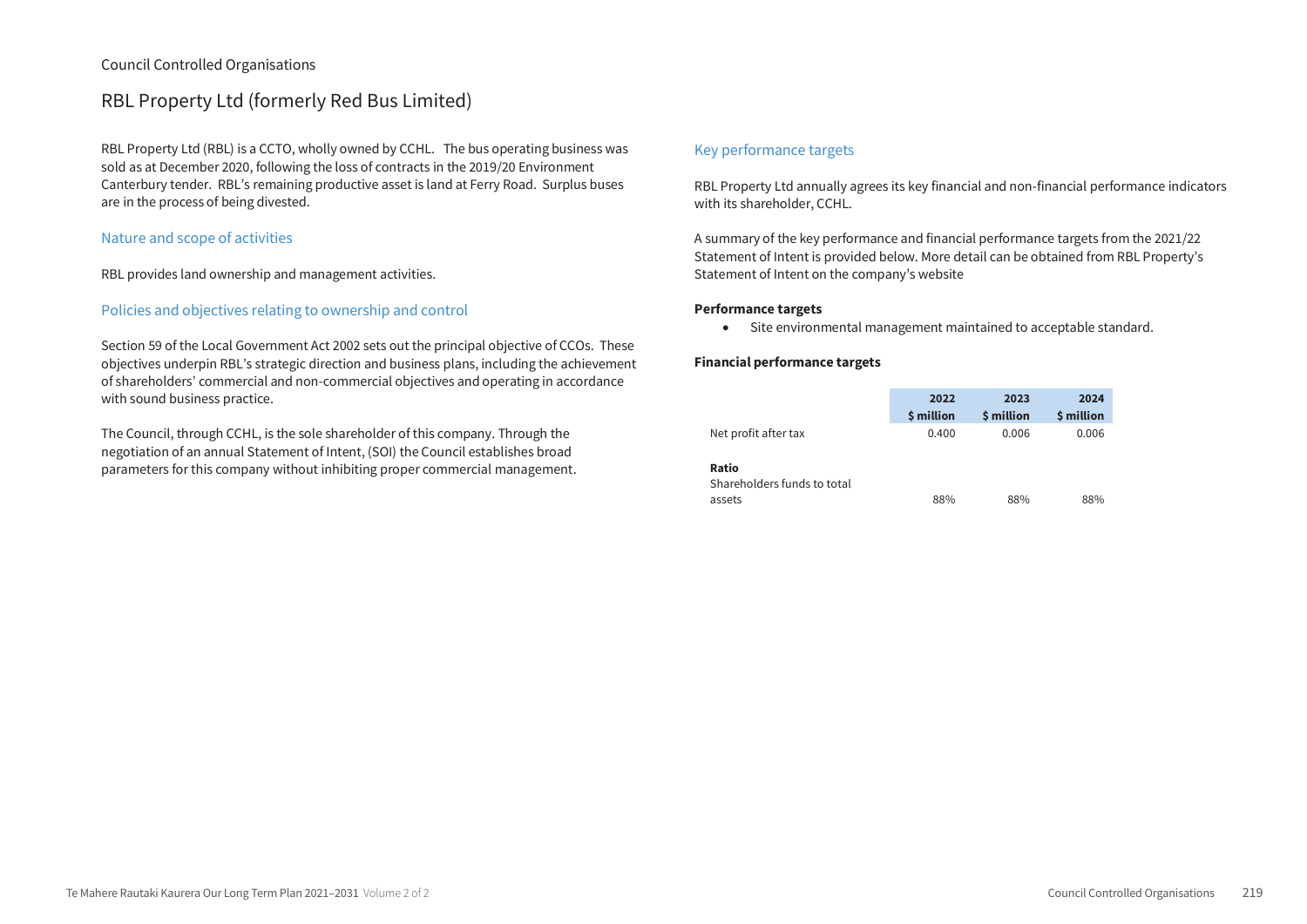# Development Christchurch Ltd

### www.dcl.org.nz

Development Christchurch Lid (DCL) is a CCTO, wholly owned by CCHL.

In October 2020 the functions and activities undertaken by DCL were transferred to ChristchurchNZ. DCL continues to own land and an equity interest in the Christchurch Adventure Park.

## Subsidiary companies and associates

Leisure Investments NZ (Limited Partnership) / Port Hills Leisure Ltd (General Partner) trading as Christchurch Adventure Park (54.73 per cent).

## Nature and scope of activities

DCL's role is to monitor the investment in the Christchurch Adventure Park and work with ChristchurchNZ to continue to dispose of land on commercial terms.

## Policies and objectives relating to ownership and control

Section 59 of the Local Government Act 2002 sets out the principal objective of CCOs. These objectives underpin RBL's strategic direction and business plans, including the achievement of shareholders' commercial and non-commercial objectives and operating in accordance with sound business practice.

The Council, through CCHL, is the sole shareholder of DCL. Through the negotiation of an annual Statement of Intent, (SOI) the Council establishes broad parameters for the company's operations without inhibiting proper commercial management.

# Key performance targets

DCL annually agrees its key financial and non-financial performance indicators with the Council.

A summary of the key performance and financial performance targets from the 2021/22 Statement of Intent is provided below. More detail can be obtained from DCL's Statement of Intent on the company's website

DCL'

#### **Performance targets**

- Keep shareholders informed of all significant matters relating to DCL's residual ownership interests in the Christchurch Adventure Park and land.
- Monitor the investment in Christchurch Adventure Park.

|                                     | 2022       | 2023       | 2024       |
|-------------------------------------|------------|------------|------------|
|                                     | \$ million | \$ million | \$ million |
| Net profit/(loss) after tax         | (0.66)     | (0.01)     | 0.17       |
| Total assets                        | 31.50      | 31.70      | 32.10      |
|                                     |            |            |            |
| Shareholders' funds to total assets | 86%        | 86%        | 86%        |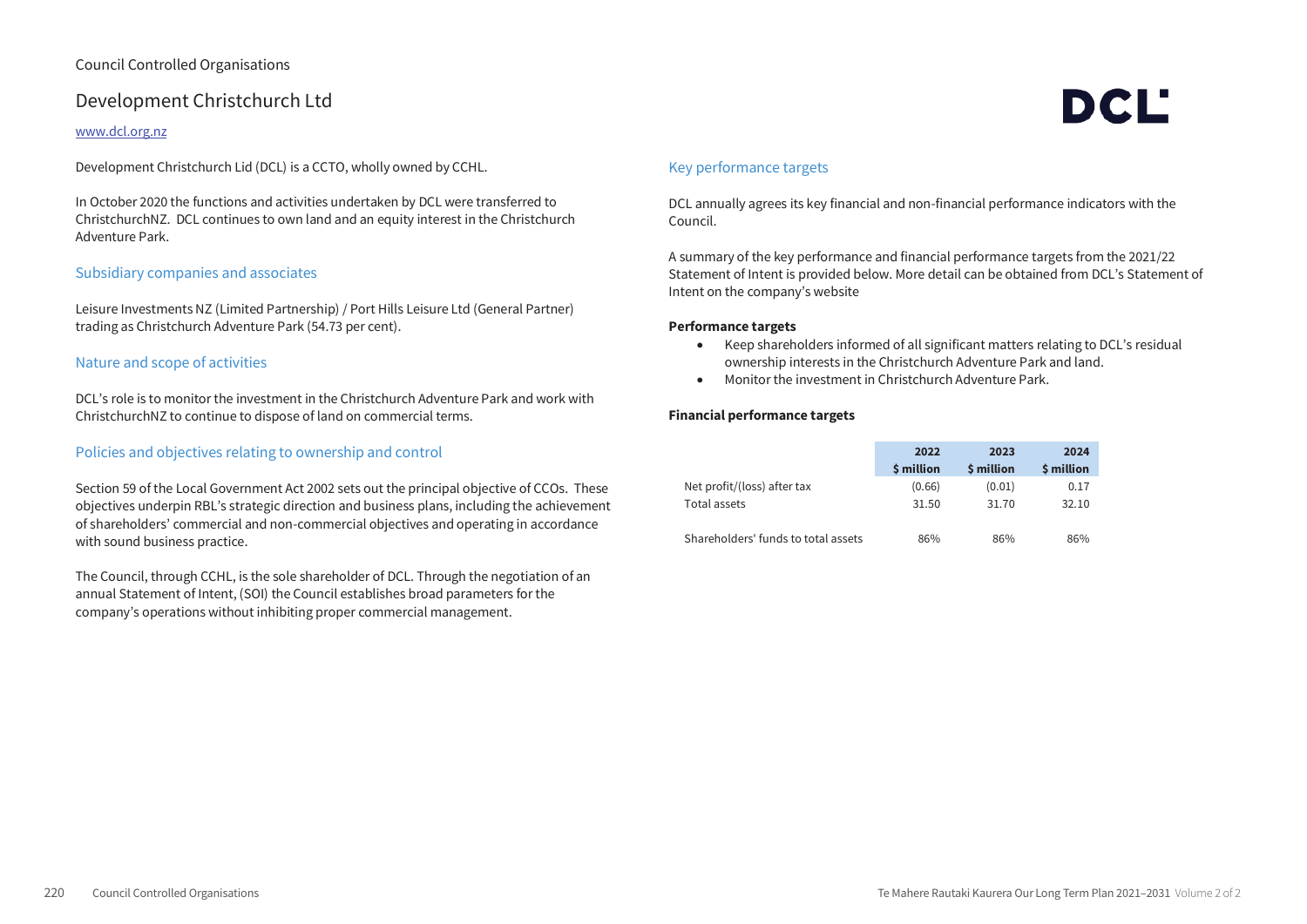# Venues Ōtautahi Limited (formerly Vbase Limited)

#### www.venuesotautahi.co.nz

Venues Ōtautahi is a CCTO, 100 per cent owned by the Council.

## Nature and scope of activities

Venues Ōtautahi has two areas of focus – attracting, hosting and managing events and ownership and management of facilities.

Venues Otautahi owns and/or operates the following venues:

- Christchurch Town Hall (owned and managed);
- Christchurch Arena (owned and managed);
- Orangetheory Stadium Addington (managed);
- Wigram Air Force Museum (managed); and
- Hagley Cricket Oval Pavilion (managed).

## Policies and objectives relating to ownership and control

Section 59 of the Local Government Act 2002 sets out the principal objectives of CCOs. These objectives underpin Venues Ōtautahi's strategic direction and business plans including the achievement of the shareholder's commercial and non-commercial objectives and conducting its affairs in accordance with sound business practice.

Through a Statement of Intent, the Council agrees the strategic direction of the company, its objectives and measures of performance for which the company will be held accountable.

# Key performance targets

Venues Otautahi annually agrees its key financial and non-financial performance indicators with the Council. These indicators are recorded in Venues Otautahi's SOL

A summary of the key performance and financial performance targets from the 2021/22 Statement of Intent is provided below. More detail can be obtained from Venues Otautahi's Statement of Intent on the company's website

# **Performance targets**

- At least 13 major ticketed events across all venues.
- 70% of food and beverage procured from Canterbury.
- Visitors to venues exceed 500,000.
- At least 35 events receive the community rate or \$50,000 of syndicate community funds are allocated to community groups or individuals.
- Develop and implement a sustainability strategy that supports the reduction in the city's carbon footprint.
- An asset management plan is in place for each venue, reviewed and updated annually and maintenance is compliant with the AMP timetable.

|                                                                 | 2022<br>\$ million | 2023<br>\$ million | 2024<br>\$ million |
|-----------------------------------------------------------------|--------------------|--------------------|--------------------|
| Earnings before interest, tax, depreciation and<br>amortisation | 0.437              | (0.770)            | 0.267              |
| <b>Forecast capital structure</b>                               |                    |                    |                    |
| Equity                                                          | 245.4              | 245.4              | 245.4              |
| Debt                                                            | 15.9               | 15.9               | 15.9               |
| Total assets                                                    | 231.4              | 224.6              | 217.6              |
| <b>Ratios</b>                                                   |                    |                    |                    |
| Shareholders' funds to total assets                             | 80%                | 80%                | 80%                |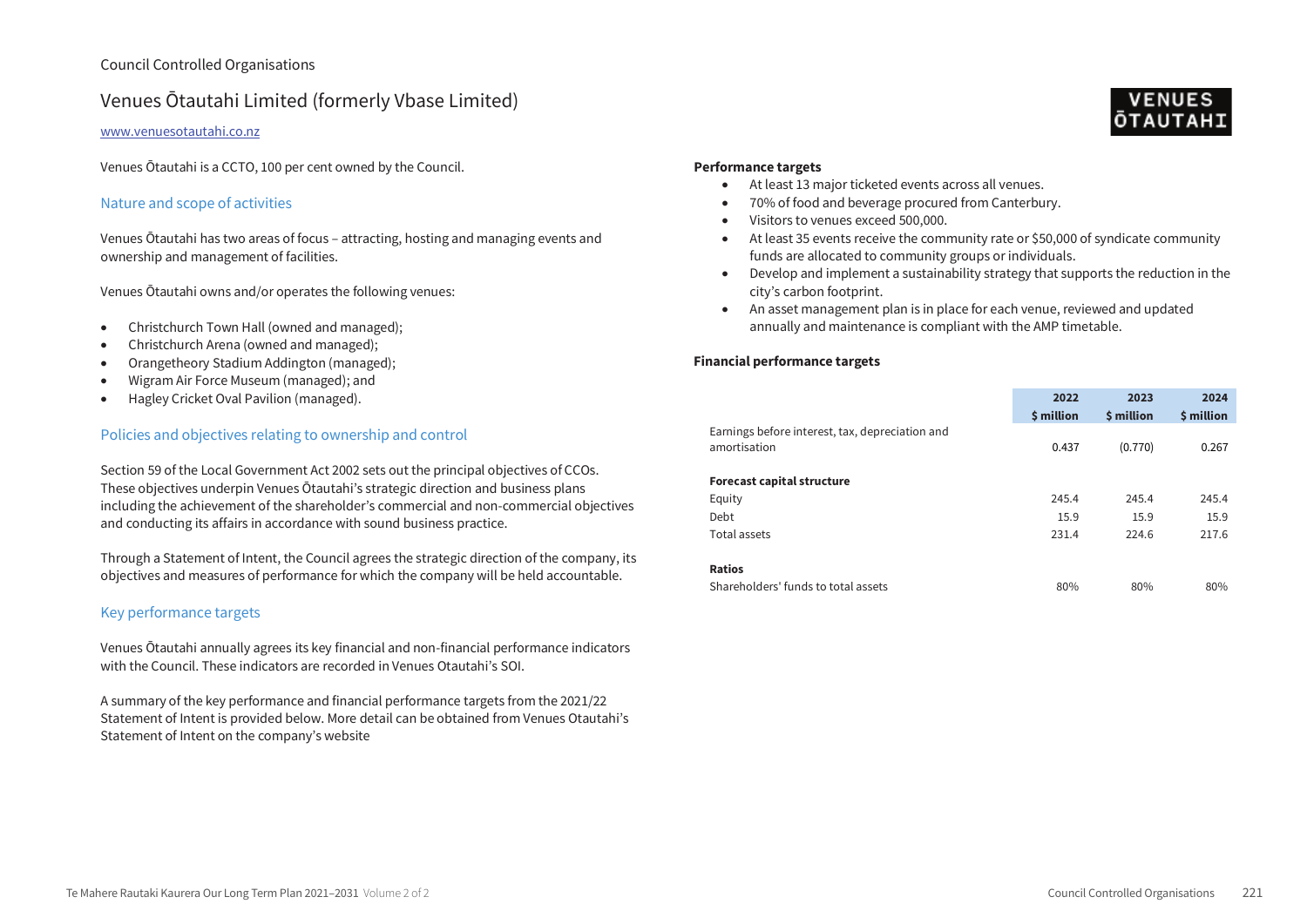# Civic Building Ltd

Civic Building Ltd (CBL) is a CCTO, 100 per cent owned by the Council.

# Nature and scope of activities

CBL owns a 50 per cent interest of the Christchurch Civic Building Joint Venture with Ngāi Tahu Property (CCC-JV) Limited. The joint venture owns the Civic building in Hereford Street.

# Policies and objectives relating to ownership and control

Section 59 of the Local Government Act 2002 sets out the principal objectives of CCOs. These objectives underpin CBL's strategic direction and business plans including the achievement of the shareholder's commercial and non-commercial objectives and conducting its affairs in accordance with sound business practice.

Through a Statement of Intent, the Council agrees the strategic direction of the company, its objectives and measures of performance for which the company will be held accountable.

# Key performance targets

CBL annually agrees its key financial and non-financial performance indicators with the Council. These indicators are reviewed in CBL's SOI.

A summary of the key performance and financial performance targets from the 2021/22 Statement of Intent is provided below. More detail can be obtained from CBL's Statement of Intent on the company's website

Civic Building Limited

### **Performance targets**

- Ensure the Civic Building is managed in accordance with the management agreement.
- Commission an access audit pursuant to NZS 4121.
- Develop an improvement plan to address material issues raised, if any.

|                                   | 2022<br>\$ million | 2023<br>\$ million | 2024<br>\$ million |
|-----------------------------------|--------------------|--------------------|--------------------|
| Revenue                           | 4.37               | 4.32               | 4.29               |
| Net profit / (loss) after tax     | (0.1)              | 0.2                | 0.3                |
| <b>Forecast capital structure</b> |                    |                    |                    |
| Debt                              | 53.9               | 53.9               | 53.9               |
| Total assets                      | 59.1               | 59.5               | 60.2               |
| <b>Ratios</b>                     |                    |                    |                    |
| Shareholders' funds to total      |                    |                    |                    |
| assets                            | $-9.80\%$          | $-8.40%$           | $-6.60%$           |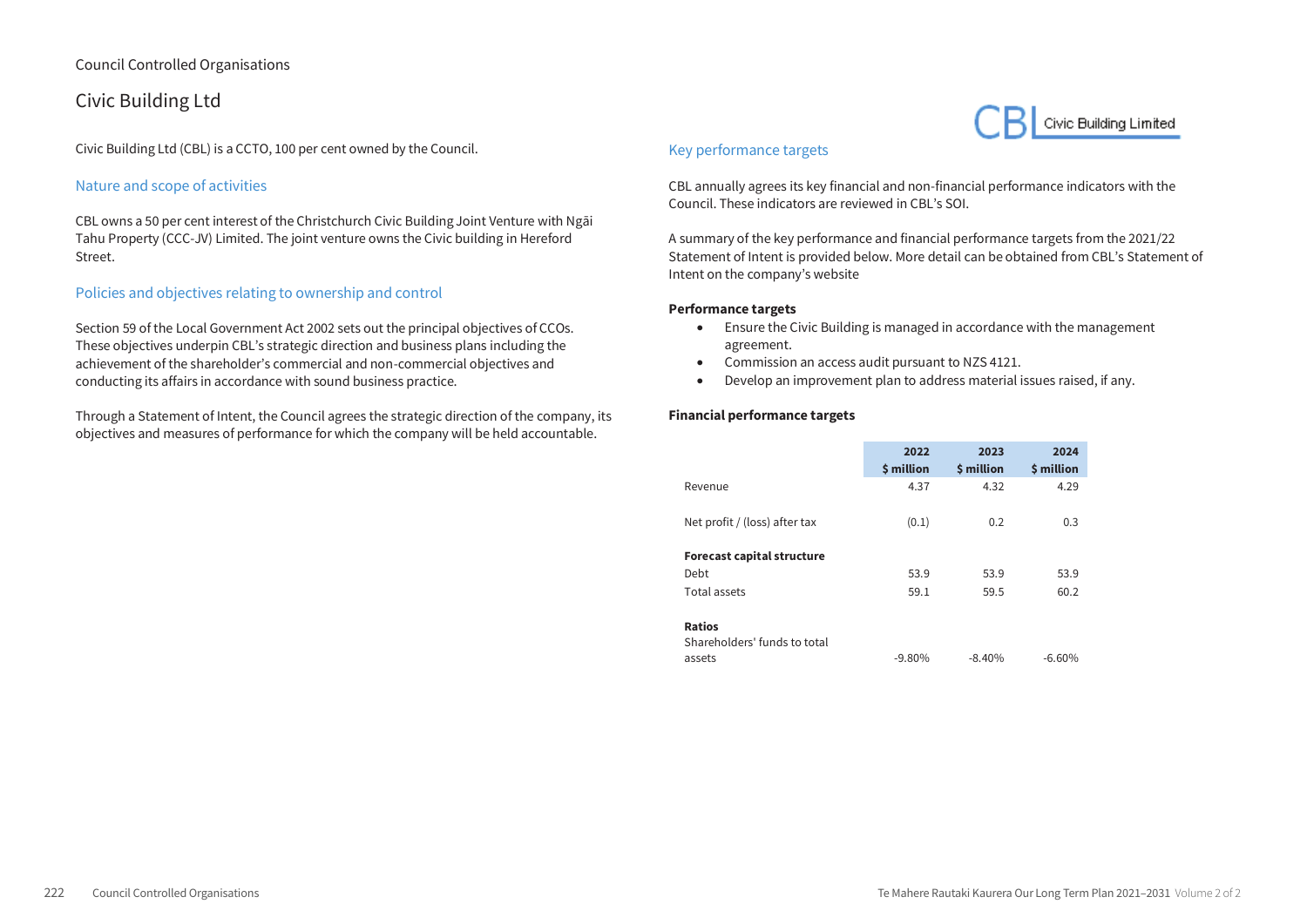# CMUA Project Delivery Ltd (formerly CCC Six Limited)

CMUA Project Delivery Ltd (CPDL) is a CCO 100 per cent owned by Council. It is the delivery company for the new Canterbury multi-use arena to be constructed over the next four years.

The funding partners in the development are the Council and Crown.

# Nature and scope of activities

CPDL mandate is to optimise the delivery of the new Canterbury multi-use arena on behalf of the Council and the Crown.

### Policies and objectives relating to ownership and control

Section 59 of the Local Government Act 2002 sets out the principal objectives of CCOs. These objectives underpin CPDL's strategic direction and business plans including the achievement of the shareholder's commercial and non-commercial objectives and conducting its affairs in accordance with sound business practice.

Through the negotiation of an annual Statement of Intent, (SOI) the Council establishes broad parameters for CPDL without inhibiting proper commercial management.



# Key Performance Targets

CPDL have yet to establish and agree any financial and non-financial performance indicators with the Council.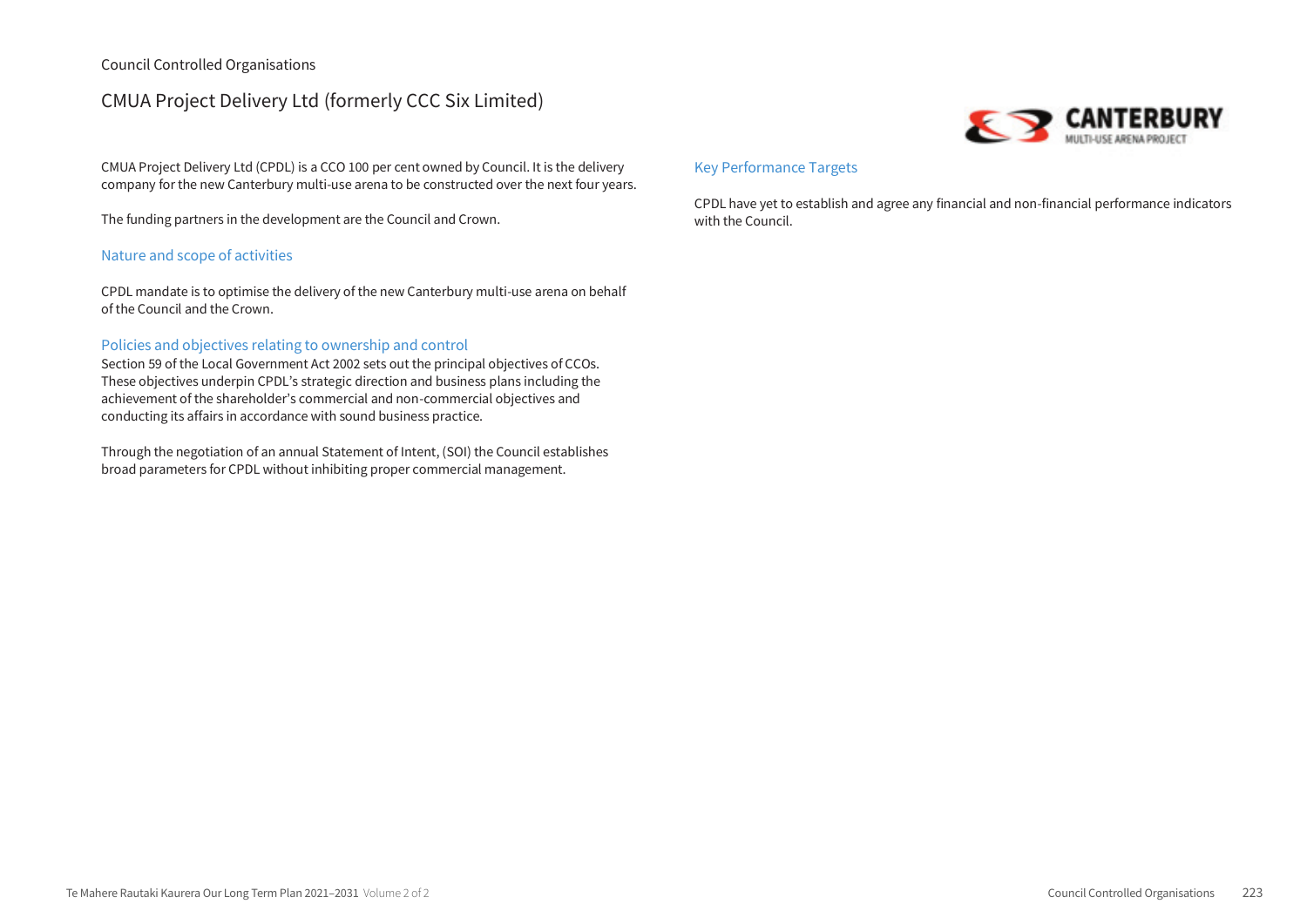# ChristchurchNZ Holdings Ltd

### www.christchurchnz.com

ChristchurchNZ Holdings Ltd (CNZHL) is a CCO 100 per cent owned by Council. It is the holding company for the Council's investment in ChristchurchNZ Ltd (CNZL). CNZL was established on 1 July 2017 from the amalgamation of Canterbury Development Corporation, Christchurch & Canterbury Convention Bureau and Christchurch & Canterbury Marketing Ltd.

### Subsidiary and associate entities

CNZL operates to optimise the economic and social opportunities that tourism, major events, city promotion and economic development can bring to Christchurch and Canterbury.

CNZL is also a joint venture partner with the Canterbury Employers' Chamber of Commerce in Canterbury Regional Business Partners Limited, a regional vehicle funded by the Ministry of Business, Innovation and Employment to drive increased capability in small to mediumsized entities.

## Nature and scope of activities

CNZL's overall purpose is to grow the economy to the benefit of all. It does this by leading the development and promotion of the city profile, attracting visitors, migrants, students, new business and investment, and a business environment that supports successful and sustainable enterprise, encouraging creativity and innovation.

CNZL, along with its partners is responsible for developing, monitoring and implementing the Christchurch Economic Development Strategy, Christchurch Visitor Strategy, Christchurch Major Events Strategy and Christchurch Antarctic Gateway Strategy, and for developing the Christchurch City Narrative.

## Policies and objectives relating to ownership and control

Section 59 of the Local Government Act 2002 sets out the principal objectives of CCOs. These objectives underpin CNZL's strategic direction and business plans including the achievement of the shareholder's commercial and non-commercial objectives.

Through a Statement of Intent, the Council agrees the strategic direction of the company, its objectives and measures of performance for which the company will be held accountable.

# Key Performance Targets

CNZHL annually agrees its key financial and non-financial performance indicators with the Council. These indicators are recorded in CNZL's SOI.

A summary of the key performance and financial performance targets from the 2021/22 Statement of Intent is provided below. More detail can be obtained from CNZH's Statement of Intent on the company's website

#### **Performance targets**

- Contribution to GDP generated from all ChristchurchNZ activity of at least \$45 million.
- At least 250 jobs are supported by ChristchurchNZ through innovation and business growth, urban development and tourism services; and 275 through events activity.
- 8 projects in pipeline established in partnership with the Christchurch City Council and private sector and/or iwi and public sector partners.
- 300 people or businesses benefits from a ChristchurchNZ programme or partnership.
- Contribution to visitor spend from major events and business events of at least \$25 million.

|                 | 2022             | 2023             | 2024             |
|-----------------|------------------|------------------|------------------|
|                 | <b>S</b> million | <b>S</b> million | <b>S</b> million |
| Council funding | 15.9             | 15.9             | 15.9             |
| Other funding   | 6.5              | 5.2              | 5.1              |

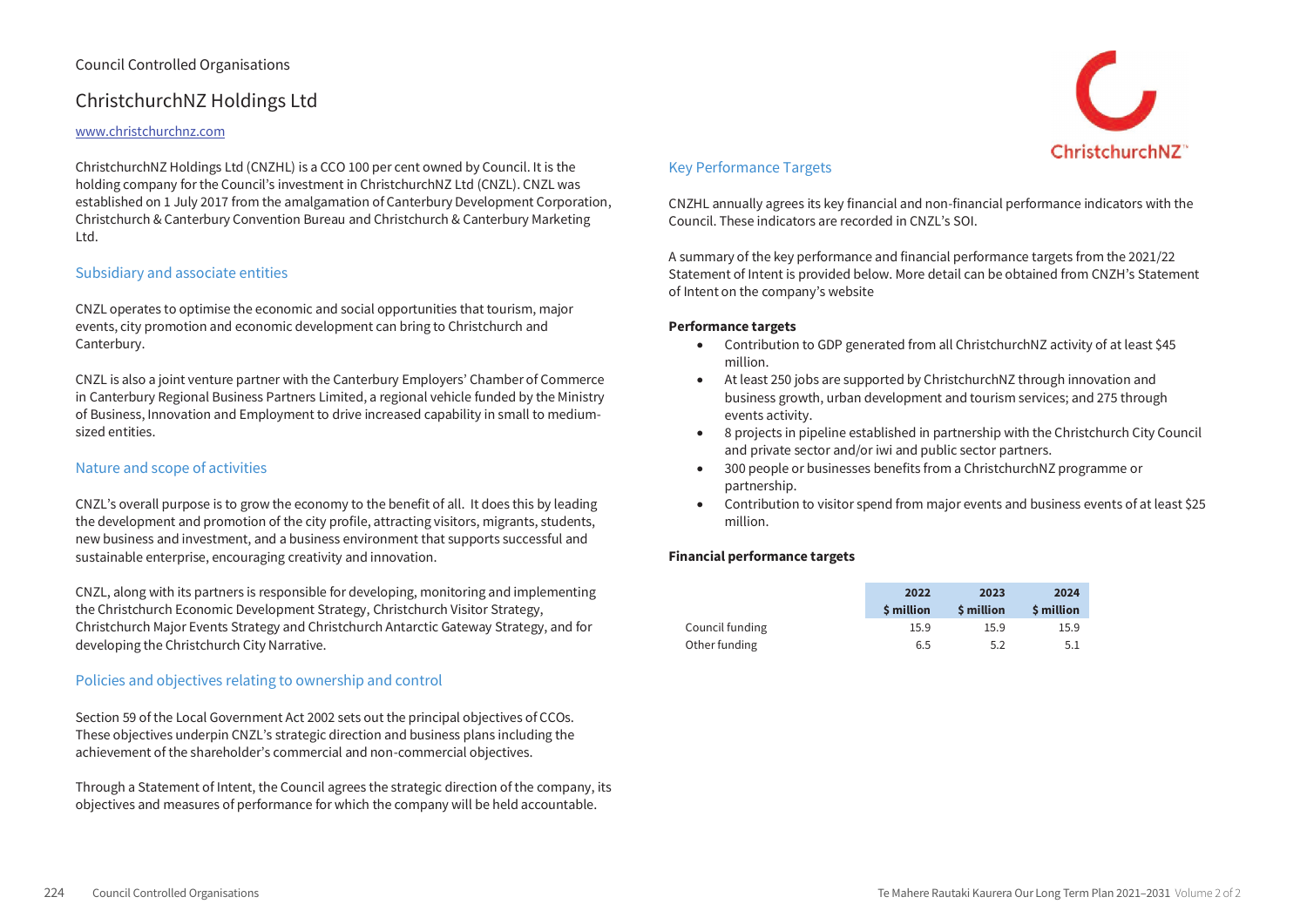# The Riccarton Bush Trustees

#### www.riccartonhouse.co.nz

The Riccarton Bush Trustees (RBT) is a CCO and charitable trust that manages a 6.4 hectare native bush remnant gifted to the people of Canterbury in 1914. The Trust manages Riccarton House and its 5.4 hectares of grounds including Deans Cottage, the first house built on the Canterbury Plains.

RBT was incorporated under a 1914 Act of Parliament, which was followed by a series of amendments, the most recent being the Riccarton Bush Amendment Act 2012. These give the Riccarton Bush Trust the power to negotiate with the Council for funding which contributes towards the maintenance and operation of Riccarton Bush, Riccarton House and its grounds.

The Council appoints five of the eight members on the Trust Board.

# Nature and scope of activities

RBT maintains and operates Riccarton Bush, Riccarton House and its grounds.

# Policies and objectives relating to ownership and control

Section 59 of the Local Government Act 2002 sets out the principal objectives of CCOs. These objectives underpin RBT's strategic direction and business plans including the achievement of the shareholder's commercial and non-commercial objectives.

Through a Statement of Intent, the Council agrees the strategic direction of the Trust, its objectives and measures of performance for which the Trust will be held

# Key performance targets

RBT annually agrees its key financial and non-financial performance indicators with the Council. These indicators are recorded in RBT's SOI.

A summary of the key performance and financial performance targets from the 2021/22 Statement of Intent is provided below. More detail can be obtained from RBT's Statement of Intent on the company's website

### **Performance targets**

- Bush Enhancements replacement of board walk and improved interpretation resource consent application by September 2021.
- Report to each Board meeting on: Serious harm incidents = 0 Accident = 1 Near misses = 3

|                                    | 2022       | 2023       | 2024       |
|------------------------------------|------------|------------|------------|
|                                    | \$ million | \$ million | \$ million |
| Revenue                            | 0.65       | 0.57       | 0.58       |
| Expenses                           | 0.65       | 0.57       | 0.58       |
| Operating surplus/(deficit) before |            |            |            |
| depreciation                       | -          | -          | -          |
|                                    |            |            |            |
| <b>Forecast capital structure</b>  |            |            |            |
| Equity                             | 15.9       | 15.8       | 15.6       |

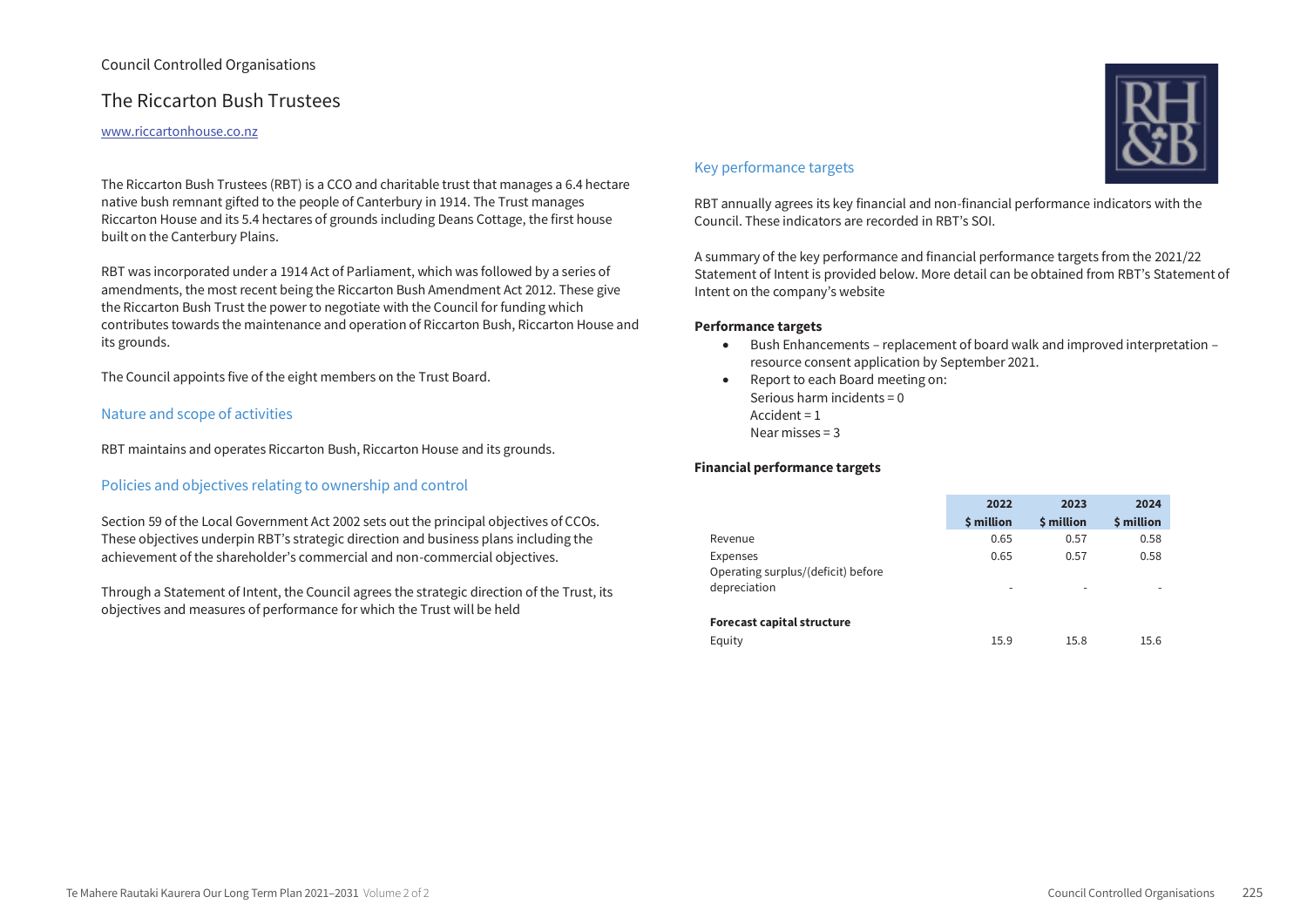# Rod Donald Banks Peninsula Trust

### www.roddonaldtrust.co.nz

The Rod Donald Banks Peninsula Trust (RDBPT) is a CCO and charitable trust created by the Council in July 2010. RDBPT was established to honour the memory of Rod Donald and his commitment to Banks Peninsula.

RDBPT exists for the benefit of the present and future inhabitants of the Banks Peninsula and visitors to the region. The Trust's long term vision is to restore the Banks Peninsula to its traditional status as Te Pātaka o Rākaihautū – the storehouse that nourishes. In pursuit of this vision the Trust promotes the sustainable management and conservation of the natural environment of the Banks Peninsula.

# Nature and scope of activities

RDBPT recognises the community as being of critical importance to the achievement of its charitable objects and focuses its efforts on engaging with groups and projects which have similar aims. The Trust acts as a facilitator, conduit and connector to assist these groups and projects in the pursuit of common goals.

RDBPT's hallmark is entrepreneurship and practical achievement, values important to Rod Donald, and it uses its funds to assist individual groups and projects to achieve goals that they cannot otherwise achieve on their own.

# Policies and objectives relating to ownership and control

Section 59 of the Local Government Act 2002 sets out the principal objectives of CCOs. These objectives underpin RBT's strategic direction and business plans including the achievement of the shareholder's commercial and non-commercial objectives.

Through a Statement of Intent, the Council agrees the strategic direction of the Trust, its objectives and measures of performance for which the Trust will be held accountable.

# Key performance targets

RDBPT agrees annually its key financial and non-financial performance indicators with the Council. These indicators are recorded in RDBPT's SOI.

**Rod Donald** banks peninsula trust

A summary of the key performance and financial performance targets from the 2021/22 Statement of Intent is provided below. More detail can be obtained from RDBPT's Statement of Intent on the company's website

### **Performance targets**

- Assess all potential projects brought to the Trust's attention against these four pillars to determine whether they should be added to the Trust's project list and action those that are deemed a priority.
- Make submissions to relevant policy documents in support of the pillars.
- Active support for Banks Peninsula Ecological Vision goals to protect all oldgrowth forest remnants of more than 1ha, examples of all rare ecosystems and four indigenous forest areas of more than 1,000 ha each.

|                               | 2022<br>\$ million | 2023<br>\$ million | 2024<br>\$ million |
|-------------------------------|--------------------|--------------------|--------------------|
| Revenue                       | 0.4                | 0.05               | 1.5                |
| Expenses                      | 0.1                | 0.1                | 0.1                |
| Operational expenditure       | 1.0                | 1.0                | 1.0                |
| Committed grants              | 1.7                | 0.1                | 0.2                |
| <b>Balance of Trust funds</b> | 1.0                | 0.7                | 1.8                |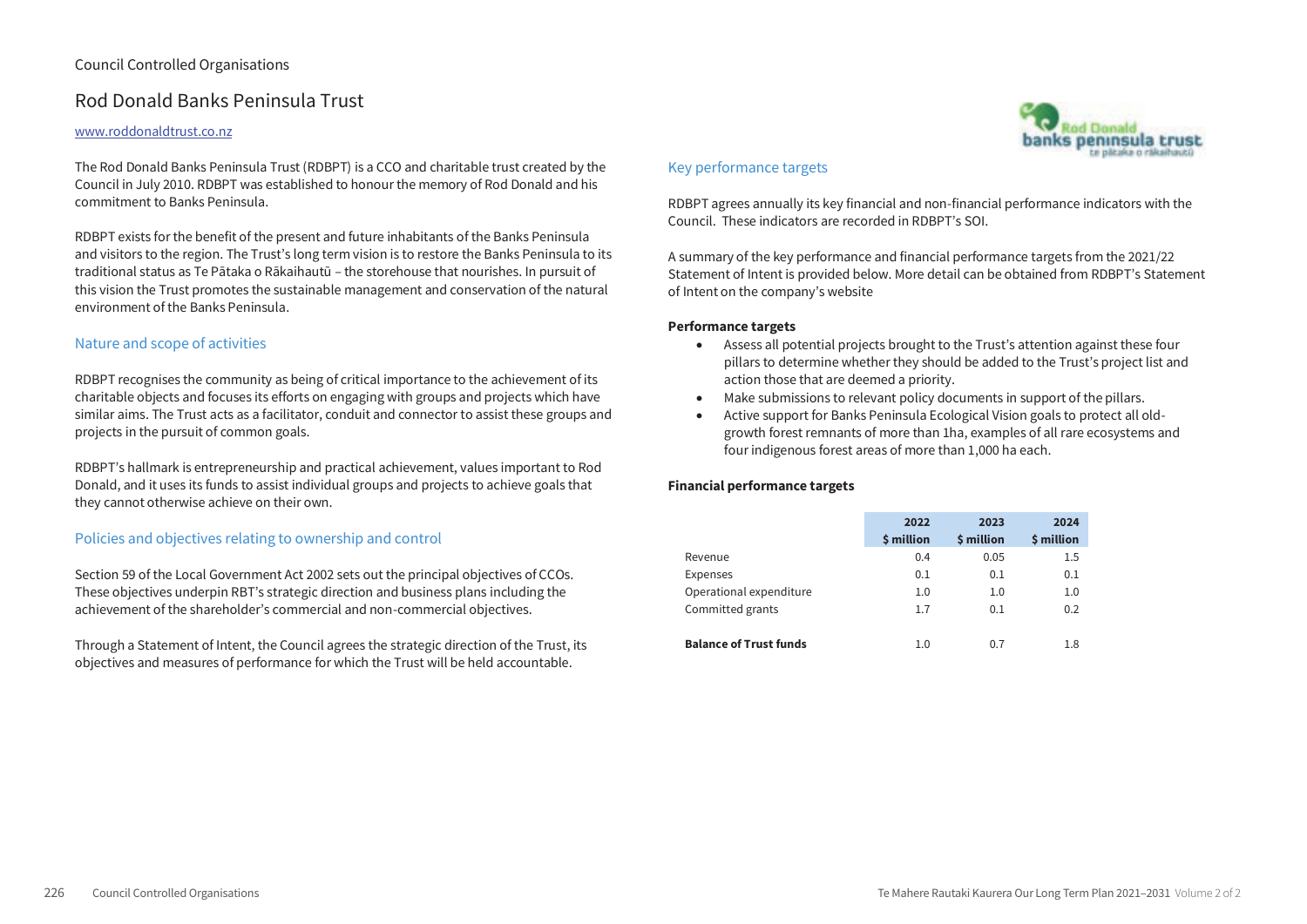# Transwaste Canterbury Ltd

#### www.transwastecanterbury.co.nz

Transwaste Canterbury Ltd (TCL) is a CCTO and is a joint venture between local authorities in the Canterbury region and Waste Management NZ Limited, with Council owning 38.9 per cent.

TCL was incorporated in March 1999 with the principal purposes of selecting, consenting, developing, owning and operating a non-hazardous regional landfill in Canterbury which was opened in June 2005.

## Nature and scope of activities

TCL is responsible for developing and operating a non-hazardous regional landfill, to at least the standard determined by regulatory authorities.

TCL enters into contractual arrangements to ensure provision of a haulage fleet for hauling solid waste. This must be done economically and efficiently, and in compliance with relevant consents.

TCL will, in due course, invest in alternatives to landfilling for solid waste disposal, should these alternatives be more environmentally sustainable and cost effective.

## Policies and objectives relating to ownership and control

It is critical that waste management achieves not only commercial requirements, but also wider social and economic objectives. Therefore Council has a policy of maintaining, together with other local authorities in the region, an equal interest in residual waste disposal activities.



# Key performance targets

TCL agrees annually its key financial and non-financial performance indicators with the Council and other joint venture and investment partners.

A summary of the key performance and financial performance targets from the 2021/22 Statement of Intent is provided below. More detail can be obtained from Transwaste's Statement of Intent on the company's website

#### **Performance targets**

- No proven breaches of Resource Management Act consents.
- Review and update the strategic plan for Tiromoana Bush.
- Kate Valley gas capture and destruction of greater than 90%.
- Carbon footprint measured and independently certified.
- Reliability of access to the Kate Valley landfill more than 99% of normal annual transport access hours.

|                                  | 2022       | 2023       | 2024       |
|----------------------------------|------------|------------|------------|
|                                  | \$ million | \$ million | \$ million |
| <b>Kate Valley</b>               |            |            |            |
| Revenue                          | 54.6       | 60.1       | 67.1       |
| Earnings before interest and tax | 18.7       | 19.6       | 19.9       |
| <b>Dividends</b>                 | 13.7       | 13.4       | 13.8       |
| <b>Ratios</b>                    |            |            |            |

| Shareholders' funds / total |       |       |       |
|-----------------------------|-------|-------|-------|
| assets                      | 47.3% | 48.4% | 51.9% |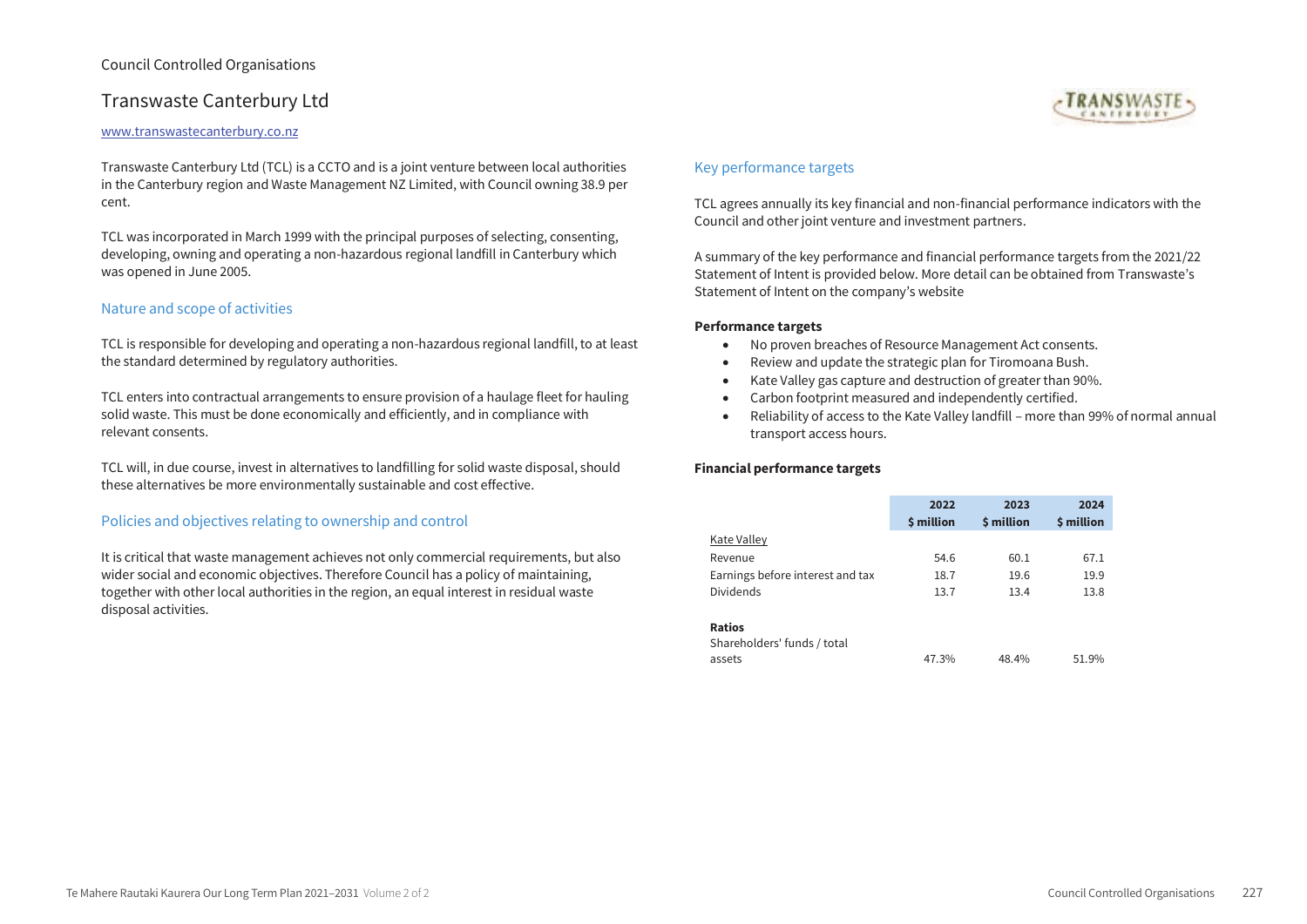# Central Plains Water Trust

#### www.cpw.org.nz

The Central Plains Water Trust (the Trust) is a CCO established by the Council and Selwyn District Council to facilitate sustainable development of central Canterbury's water resource.

Resource consents were issued by the Environment Court on 25 July 2012 which allow water to be taken from the Rakaia and Waimakariri rivers for the Central Plains Water Enhancement Scheme operated by Central Plains Water Limited (CPWL).

## Nature and scope of activities

To seek resource consents for the proposed Canterbury Plains Water Enhancement Scheme (now finalised and issued), and to hold these consents for the use of Central Plains Water Limited.

The Trust undertakes monitoring of the Trust's activities to ensure compliance with the resource consent conditions, operates a public complaints procedure, and administers the Environmental Management Fund that receives annual contributions from the Trust.

## Policies and objectives relating to ownership and control

The Council recognises a major regional economic benefit in managing the water resource in the central Canterbury Plains, including significant employment creation. The Council, as a 50 per cent Settlor of the Trust, hopes to mitigate the adverse effects of any proposed scheme on its own water supply.

The Trust was settled with the objective of promoting the development of agriculture in the Central Canterbury Plains area for the benefit of the inhabitants of the Canterbury region.

Through a Statement of Intent, the Council influences the direction of the Trust, its objectives and its accountability settings.

# Key performance targets

The Trust agrees annually its key financial and non-financial performance indicators with the Council and Selwyn District Council. These indicators are recorded in the Trust's Statement of Intent, (SOI).

A summary of the key performance and financial performance targets from the 2021/22 Statement of Intent is provided below. More detail can be obtained from the Trust's Statement of Intent on the company's website

#### **Performance targets**

- Commission and publish the Annual Sustainability Report.
- Develop and implement a primary schools education package about water.
- Establish and support the Environmental Management Fund (EMF).

|                              | 2022                    | 2023       | 2024                    |
|------------------------------|-------------------------|------------|-------------------------|
|                              | <b><i>S</i></b> million | \$ million | <b><i>S</i></b> million |
| Revenue                      | 0.10                    | 0.10       | 0.10                    |
| Expenditure (including grant |                         |            |                         |
| payments)                    | 0.10                    | 0.10       | 0.10                    |
| Surplus for year             | -                       | -          |                         |